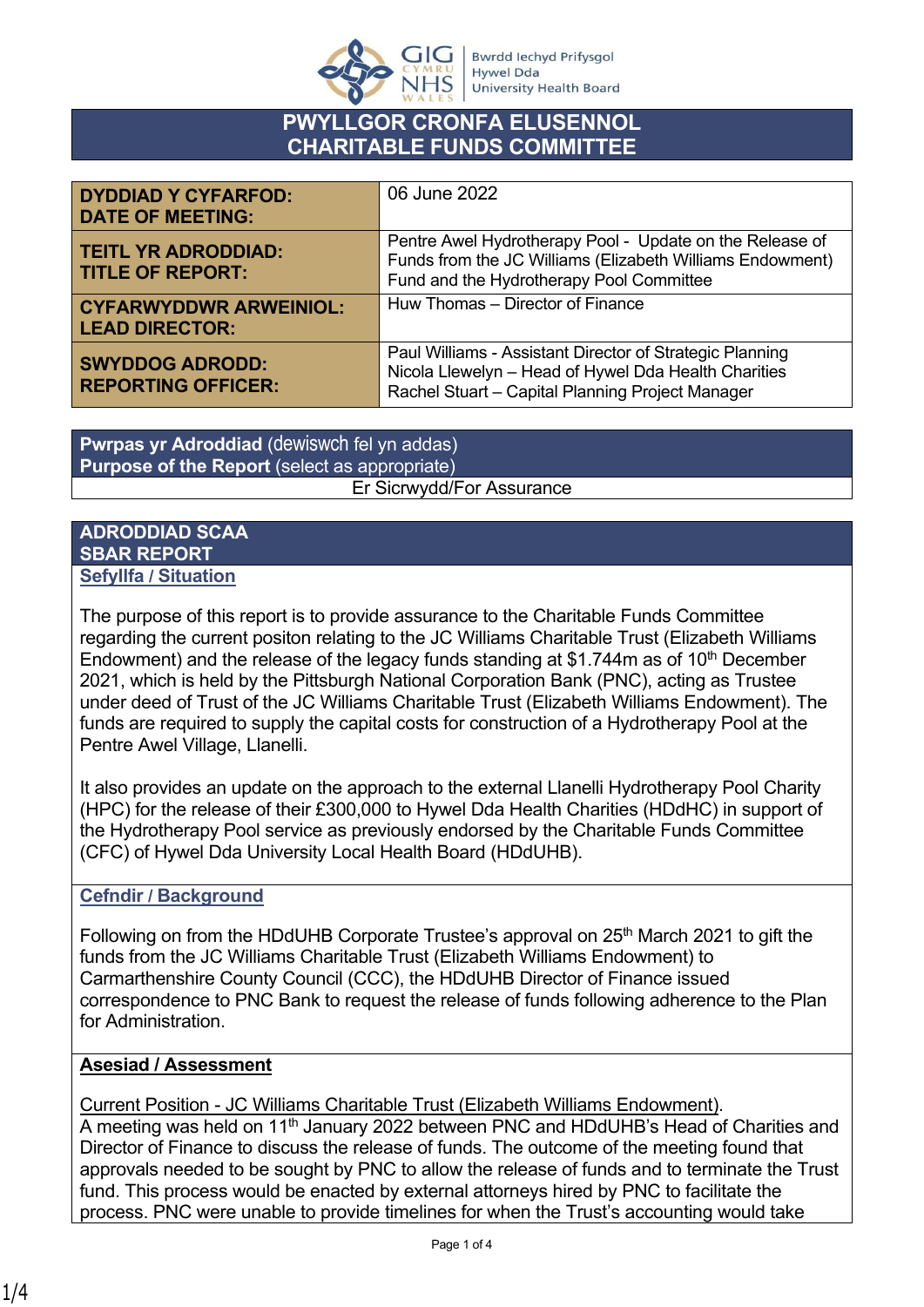place due to the significant delays within the US court system as a result of the pandemic. To expedite the process, PNC would ensure matters were in place, whilst awaiting approvals. HDdUHB's Director of Finance requested regular updates and a clear timeline to be submitted in writing, outlining the stages of their approval process. However, this information has not been received despite regular requests for progress updates to be provided.

The latest update received by HDdUHB's Head of Charities from PNC Bank was on 14<sup>th</sup> April 2022. The update confirmed that PNC's outside counsel was in the process of filing a trust accounting with the court to confirm the status of the Trust and its assets, stating that this was the next step in gaining the permission to distribute the funds. Although HDdUHB has been unable to identify a timeframe to complete the process, it has been advised that the next stage involves a review by PNC's counsel. This involves the review of a large volume of information and is likely to take some time.

### Current Position HPC.

On 9th March 2022, HDdHC apprised the Llanelli HPC of the current position and encouraged them to seek their own independent legal advice concerning the release of funds their end. On 5<sup>th</sup> May 2022, HDdHC confirmed Llanelli HPC had begun to make formal enquiries regarding the release of funds.

All funds from the JC Williams Charitable Trust (Elizabeth Williams Endowment) may then be gifted to CCC as previously agreed by the Corporate Trustee as capital costs for the development. A Memorandum of Understanding is currently being drafted between HDdUHB and CCC.

The funds to be received from HPC will be for a specific purpose, as set out by the trustees of the external charity at the point of the donation being made. The trustees have previously indicated that they would be happy for the donation to be made as a contribution to the development and running of the hydrotherapy pool.

# **Argymhelliad / Recommendation**

The Charitable Funds Committee is requested to receive assurance regarding the current position relating to the JC Williams Charitable Trust (Elizabeth Williams Endowment) and the release of the legacy funds required to supply the capital costs for construction of a Hydrotherapy Pool at the Pentre Awel Village, Llanelli, and the approach to the external Llanelli Hydrotherapy Pool Charity (HPC) for the release of their £300,000 to Hywel Dda Health Charities (HDdHC) in support of the Hydrotherapy Pool service as previously endorsed by the Charitable Funds Committee (CFC) of Hywel Dda University Local Health Board (HDdUHB).

| <b>Amcanion: (rhaid cwblhau)</b><br>Objectives: (must be completed)                              |                                                                                         |
|--------------------------------------------------------------------------------------------------|-----------------------------------------------------------------------------------------|
| <b>Committee ToR Reference:</b><br>Cyfeirnod Cylch Gorchwyl y Pwyllgor:                          | Not Applicable                                                                          |
| Cyfeirnod Cofrestr Risg Datix a Sgôr<br>Cyfredol:<br>Datix Risk Register Reference and<br>Score: | Not Applicable                                                                          |
| Safon(au) Gofal ac lechyd:<br>Health and Care Standard(s):                                       | 1. Staying Healthy<br>3. Effective Care<br>6. Individual care<br>7. Staff and Resources |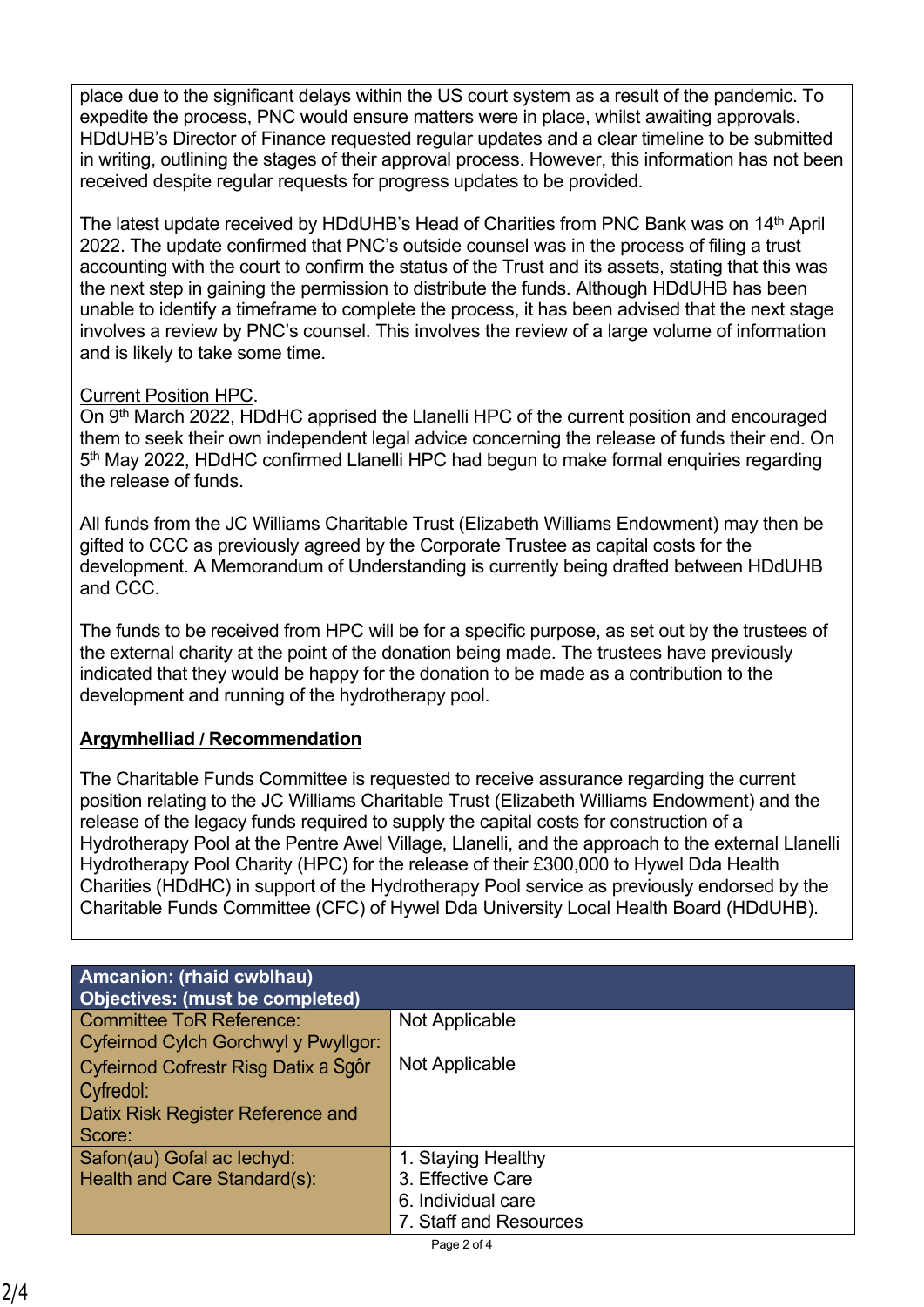| Amcanion Strategol y BIP:<br><b>UHB Strategic Objectives:</b>                                                                                            | All Strategic Objectives are applicable                                                                                         |
|----------------------------------------------------------------------------------------------------------------------------------------------------------|---------------------------------------------------------------------------------------------------------------------------------|
| <b>Amcanion Cynllunio</b><br><b>Planning Objectives</b>                                                                                                  | 2E Evidencing impact of charitable funds                                                                                        |
| <b>Amcanion Llesiant BIP:</b><br><b>UHB Well-being Objectives:</b><br><b>Hyperlink to HDdUHB Well-being</b><br><b>Objectives Annual Report 2018-2019</b> | 4. Improve Population Health through prevention and<br>early intervention, supporting people to live happy and<br>healthy lives |

| <b>Gwybodaeth Ychwanegol:</b><br><b>Further Information:</b>                                                                                                |                                                                                                                                                                                                                                                                                                                                                             |
|-------------------------------------------------------------------------------------------------------------------------------------------------------------|-------------------------------------------------------------------------------------------------------------------------------------------------------------------------------------------------------------------------------------------------------------------------------------------------------------------------------------------------------------|
| Ar sail tystiolaeth:<br><b>Evidence Base:</b>                                                                                                               | The design development work has been undertaken by<br>ARUP Limited based on consultations held with<br>representatives of Hywel Dda University Health Board<br>and Carmarthenshire County Council.                                                                                                                                                          |
|                                                                                                                                                             | The work has been benchmarked against best practice<br>design for hydrotherapy facilities. This has included<br>reference site visits to facilities in Cardiff, Star College<br>and Bath University Hospital, and desktop/market<br>research of hydrotherapy pools and associated<br>equipment, including HydroWorx, Hippo Leisure and<br>Dolphin Mobility. |
| <b>Rhestr Termau:</b><br><b>Glossary of Terms:</b>                                                                                                          | All terminology is explained within the report.                                                                                                                                                                                                                                                                                                             |
| Partïon / Pwyllgorau â ymgynhorwyd<br>ymlaen llaw y Pwyllgor Cronfa<br>Elusennol:<br>Parties / Committees consulted prior<br>to Charitable Funds Committee: | Pentre Awel CCC Project Board and Sub-Groups<br>Pentre Awel HDdUHB/CCC Hydrotherapy Working<br>Group<br><b>HDdUHB Charitable Funds Committee</b><br>CCC, Council Management Team<br><b>CCC, Preliminary Executive Board</b><br><b>CCC Executive Board</b>                                                                                                   |

| <b>Effaith: (rhaid cwblhau)</b><br>Impact: (must be completed) |                                                          |
|----------------------------------------------------------------|----------------------------------------------------------|
| <b>Ariannol / Gwerth am Arian:</b>                             | There are two elements which will provide the capital to |
| <b>Financial / Service:</b>                                    | construct and fit out the Hydrotherapy Pool at Pentre    |
|                                                                | Awel:                                                    |
|                                                                | 1. The Hydrotherapy Pool committee holds c. £300k        |
|                                                                | and wishes to transfer these funds to the Health         |
|                                                                | Board to hold as a contribution towards the capital or   |
|                                                                | revenue costs of the pool at Pentre Awel.                |
|                                                                | 2. \$1.744m m held in the JC Williams Trust which in     |
|                                                                | PNC Bank Pittsburgh. Together with the funds £300k       |